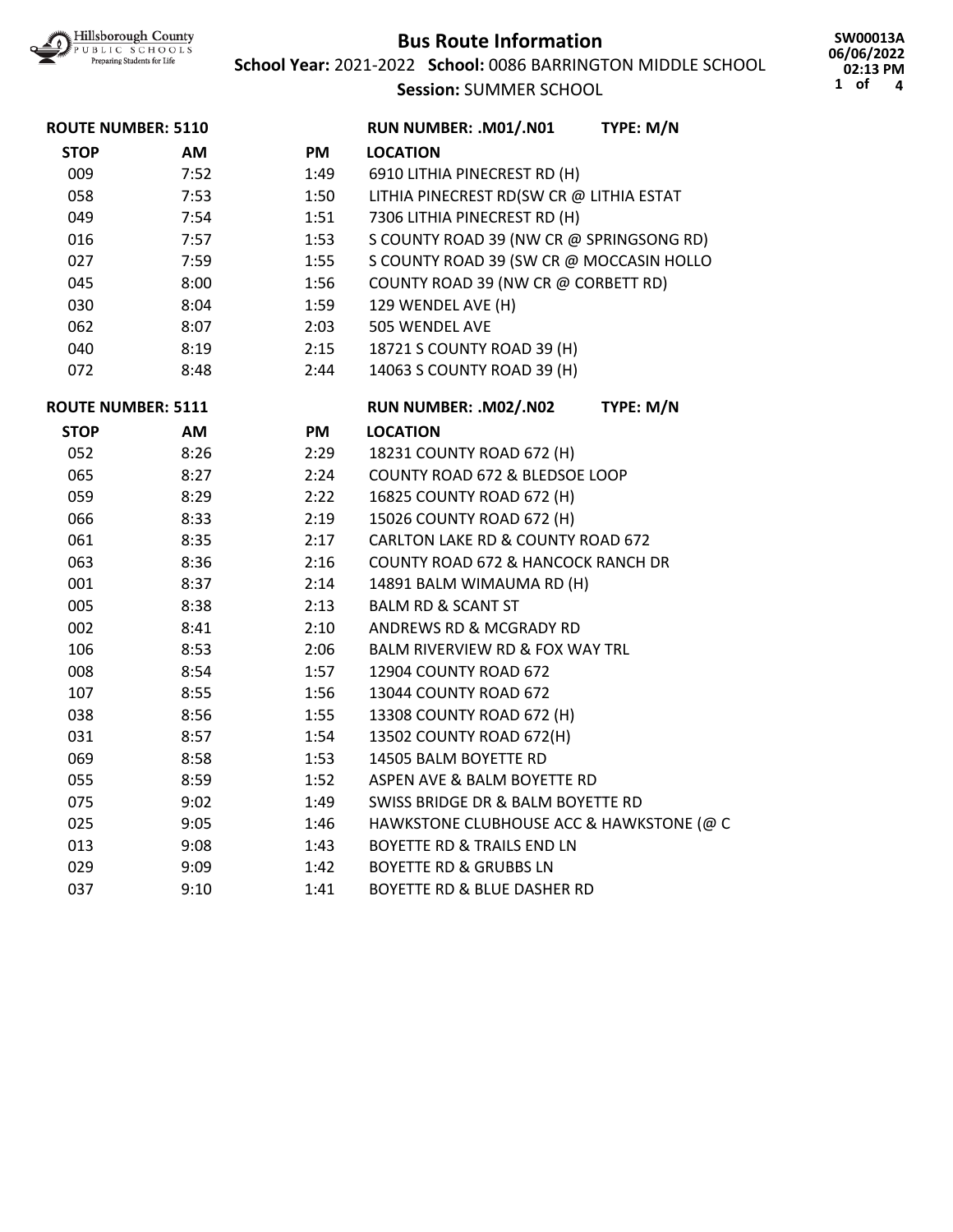

**School Year:** 2021-2022 **School:** 0086 BARRINGTON MIDDLE SCHOOL

**Session:** SUMMER SCHOOL

**SW00013A 06/06/2022 02:13 PM 2 of 4**

| <b>ROUTE NUMBER: 5112</b> |      |           | RUN NUMBER: .M03/.N03                    | TYPE: M/N |
|---------------------------|------|-----------|------------------------------------------|-----------|
| <b>STOP</b>               | AM   | <b>PM</b> | <b>LOCATION</b>                          |           |
| 092                       | 8:31 | 3:07      | PANTHER TRACE BLVD (SW CR @ GRACEHILL PL |           |
| 070                       | 8:32 | 3:03      | PANTHER TRACE BLVD (SW CR @ BRAMFIELD DR |           |
| 115                       | 8:33 | 3:01      | PANTHER TRACE BLVD (SW CR @ OCELOT PL)   |           |
| 114                       | 8:34 | 2:56      | PANTHER TRACE BLVD (SW CR @ EVINGTON POI |           |
| 090                       | 8:35 | 2:52      | PANTHER TRACE BLVD (SW CR @ SILTON PEACE |           |
| 060                       | 8:36 | 2:46      | PANTHER TRACE BLVD(SW CR @ BELCROFT DR)  |           |
| 104                       | 8:37 | 2:39      | PANTHER TRACE BLVD(SW CR @ DENMORE CREST |           |
| 023                       | 8:42 | 2:35      | PANTHER TRACE BLVD (NE CR @ DENMORE CRES |           |
| 054                       | 8:43 | 2:27      | PANTHER TRACE BLVD(NE CR @ BELCROFT DR)  |           |
| 091                       | 8:45 | 2:20      | PANTHER TRACE BLVD(NE CR @ SILTON PEACE  |           |
| 011                       | 8:46 | 2:15      | PANTHER TRACE BLVD (NE CR @ EVINGTON POI |           |
| 015                       | 8:48 | 2:11      | PANTHER TRACE BLVD (NE CR @ ADVENTURE DR |           |
| 041                       | 8:49 | 2:08      | PANTHER TRACE BLVD(NE CR @ BRAMFIELD DR) |           |
| 094                       | 8:51 | 2:03      | PANTHER TRACE BLVD(NE CR @ BARKWIN PL)   |           |
| 026                       | 8:55 | 1:57      | ESTATES DEL SOL DR & RODEO LN            |           |
| 105                       | 9:01 | 1:51      | 11911 RHODINE RD                         |           |
| 076                       | 9:02 | 1:50      | <b>RHODINE RD &amp; SYKES RD</b>         |           |
| 127                       | 9:04 | 1:48      | 12601 RHODINE RD (H)                     |           |
| 035                       | 9:05 | 1:47      | RHODINE RD & RISING OAKS TRL             |           |
| <b>ROUTE NUMBER: 5113</b> |      |           | RUN NUMBER: .M04/.N04                    | TYPE: M/N |
| <b>STOP</b>               | AM   | PM        | <b>LOCATION</b>                          |           |
| 117                       | 8:22 | 2:36      | BALM RIVERVIEW RD & SUMMER SPRINGS DR    |           |
| 012                       | 8:27 | 2:32      | TALAVERA WOODS TRL & BRICK COBBLESTONE D |           |
| 036                       | 8:30 | 2:26      | TRIPLE CREEK BLVD (SW CR @ ROYAL PINES A |           |
| 064                       | 8:33 | 2:19      | DORADO SHORES AVE & RAIN LILY DR         |           |
| 006                       | 8:35 | 2:17      | WILDFLOWER MEADOW DR & LILY CHAPEL CT    |           |
| 014                       | 8:37 | 2:15      | TRIPLE CREEK BLVD & BOGGY CREEK DR (@ CO |           |
| 047                       | 8:40 | 2:10      | TRIPLE CREEK BLVD(NE CR @ ROYAL PINES AV |           |
| 057                       | 8:43 | 2:05      | <b>GLENSHIRE DR &amp; GORDON RD</b>      |           |
| 095                       | 8:44 | 2:04      | <b>GLENSHIRE DR &amp; SHELBY DR</b>      |           |
| 097                       | 8:45 | 2:03      | LOVERS LN & GLENSHIRE DR                 |           |
| 096                       | 8:47 | 2:01      | LOVERS LN & SHELBY DR                    |           |
| 098                       | 8:51 | 1:58      | <b>ENTRANCE WAY &amp; GREYSTONE DR</b>   |           |
| 113                       | 8:52 | 1:57      | <b>ENTRANCE WAY &amp; GORDON RD</b>      |           |
| 102                       | 8:53 | 1:56      | 12717 BALM RIVERVIEW RD (H)              |           |
| 135                       | 8:54 | 1:55      | ELNORA DR & MYRTLEWOOD DR                |           |
| 116                       | 8:57 | 1:52      | ELNORA DR & WOODSIDE DR                  |           |
| 099                       | 8:58 | 1:51      | SPOTTSWOOD DR & EDGEKNOLL DR             |           |
| 101                       | 9:01 | 1:49      | LOVERS LN & GREENLAND DR                 |           |
| 100                       | 9:02 | 1:48      | <b>GREENLAND DR &amp; EDGEKNOLL DR</b>   |           |
| 003                       | 9:05 | 1:45      | RHODINE RD & COLONIAL ESTATES LN         |           |
| 126                       | 9:06 | 1:44      | RHODINE RD & CREEK PRESERVE DR           |           |
| 033                       | 9:09 | 1:42      | RHODINE RD & CREEK EDGE DR               |           |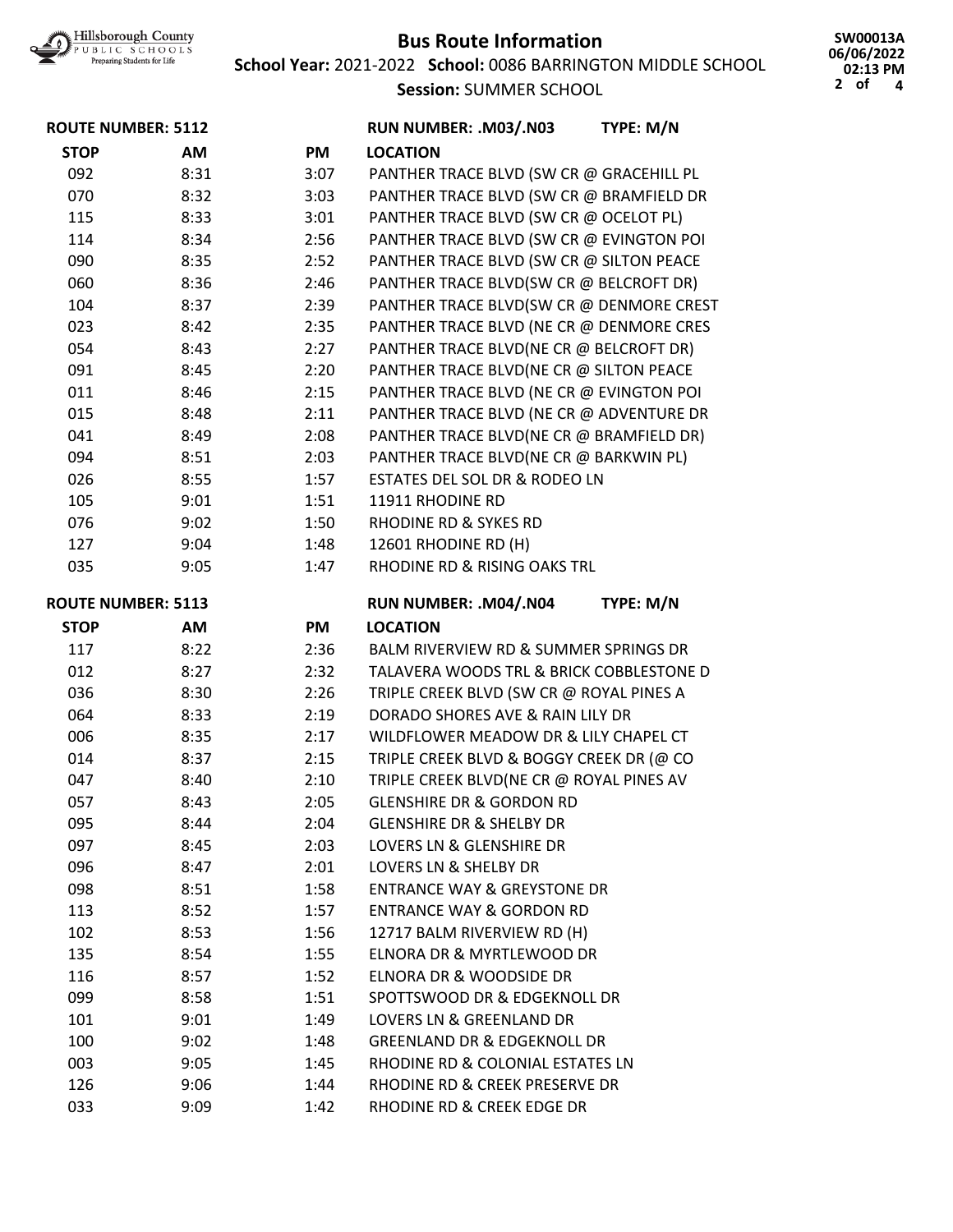

**School Year:** 2021-2022 **School:** 0086 BARRINGTON MIDDLE SCHOOL

**SW00013A 06/06/2022 02:13 PM 3 of 4**

**Session:** SUMMER SCHOOL

| <b>ROUTE NUMBER: 5114</b> |      |           | RUN NUMBER: .M05/.N05<br>TYPE: M/N                |  |
|---------------------------|------|-----------|---------------------------------------------------|--|
| <b>STOP</b>               | AM   | <b>PM</b> | <b>LOCATION</b>                                   |  |
| 085                       | 8:32 | 2:39      | 3433 LITHIA PINECREST RD (H)                      |  |
| 129                       | 8:35 | 2:36      | LITHIA PINECREST RD(SW CR @ MASON OAKS D          |  |
| 111                       | 8:36 | 2:30      | LITHIA PINECREST RD(SW CR @ REGAL RIVER           |  |
| 080                       | 8:37 | 2:25      | LITHIA PINECREST RD (SW CR @ SHETLAND RI          |  |
| 077                       | 8:39 | 2:20      | <b>TEVALO DR &amp; OLAVET CT</b>                  |  |
| 079                       | 8:41 | 2:19      | HIDEAWAY LN & LOMA VISTA DR                       |  |
| 093                       | 8:44 | 2:15      | HILL DR & WILLIAMS BLVD                           |  |
| 081                       | 8:45 | 2:14      | <b>WILLIAMS BLVD &amp; SPRING RD</b>              |  |
| 128                       | 8:46 | 2:13      | <b>WILLIAMS BLVD &amp; PINE ST</b>                |  |
| 082                       | 8:47 | 2:10      | LITHIA PINECREST RD(SW CR @ RIVER DR)             |  |
| 086                       | 8:54 | 2:02      | 3932 LITHIA SPRINGS RD (@ LITHIA SPRING           |  |
| 122                       | 9:02 | 1:52      | FISHHAWK RIDGE DR(SE CR @ STARLING WATER          |  |
| 142                       | 9:03 | 1:49      | FISHHAWK RIDGE DR(SE CR @ COURTSIDE VIEW          |  |
| 131                       | 9:04 | 1:48      | SAGECREST DR & STARLING CROSSING DR( 50F          |  |
| 123                       | 9:06 | 1:47      | STARLING CROSSING DR & SAGECREST DR               |  |
| 143                       | 9:07 | 1:46      | FISHHAWK RIDGE DR(NW CR @ COURTSIDE VIEW          |  |
| 019                       | 9:08 | 1:44      | FISHHAWK RIDGE DR(NW CR @ STARLING WATER          |  |
| <b>ROUTE NUMBER: 5115</b> |      |           | TYPE: M/N<br>RUN NUMBER: .M06/.N06                |  |
| <b>STOP</b>               | AM   | <b>PM</b> | <b>LOCATION</b>                                   |  |
| 078                       | 8:27 | 1:47      | <b>FALCONRIDGE RD &amp; KITECREST DR</b>          |  |
| 021                       | 8:31 | 1:52      | <b>BOYETTE RD &amp; CROSSROADS LN</b>             |  |
| 024                       | 8:33 | 1:53      | 18807 BOYETTE RD (H)                              |  |
| 043                       | 8:34 | 1:54      | BOYETTE RD & BUCKINGHAM GARDEN DR                 |  |
| 028                       | 8:35 | 1:55      | 18206 BOYETTE RD (H)                              |  |
| 007                       | 8:39 | 1:58      | FOSTER CARRIAGE RD & WEMBLEY LANDING DR           |  |
| 138                       | 8:41 | 2:00      | CHELSEA DOWNS CIR & LADY EMMA WAY                 |  |
| 139                       | 8:42 | 2:01      | <b>CHANNING PARK RD &amp; SCRIBNER STATION LN</b> |  |
| 034                       | 8:44 | 2:03      | <b>BROWNING RD &amp; HAMMOCK OAKS CT</b>          |  |
| 048                       | 8:45 | 2:04      | BROWNING RD & LITHIA RANCH RD                     |  |
| 130                       | 8:47 | 2:05      | BROWNING RD & DOE CREEK DR                        |  |
| 074                       | 8:49 | 2:06      | <b>BROWNING RD &amp; LITHIA RANCH RD</b>          |  |
| 018                       | 8:50 | 2:07      | BROWNING RD & RED BIRD LN                         |  |
| 032                       | 8:52 | 2:08      | <b>BROWNING RD &amp; DORMAN RD</b>                |  |
| 053                       | 8:53 | 2:09      | 18430 DORMAN RD (H)                               |  |
| 051                       | 8:54 | 2:10      | 18014 DORMAN RD (H)                               |  |
| 004                       | 8:56 | 2:11      | 17825 DORMAN RD (H)                               |  |
| 046                       | 8:58 | 2:12      | 17726 DORMAN RD (H)                               |  |
| 020                       | 8:59 | 2:13      | DORMAN RD & LANI LN                               |  |
| 137                       | 9:01 |           | <b>CHURCHSIDE DR &amp; BRIDGEWALK DR</b>          |  |
| 140                       | 9:03 |           | FISHHAWK CROSSING BLVD(NE CR @ PALMETTOG          |  |
| 136                       | 9:05 |           | FISHHAWK CROSSING BLVD(SW CR @ DUNLIN WO          |  |